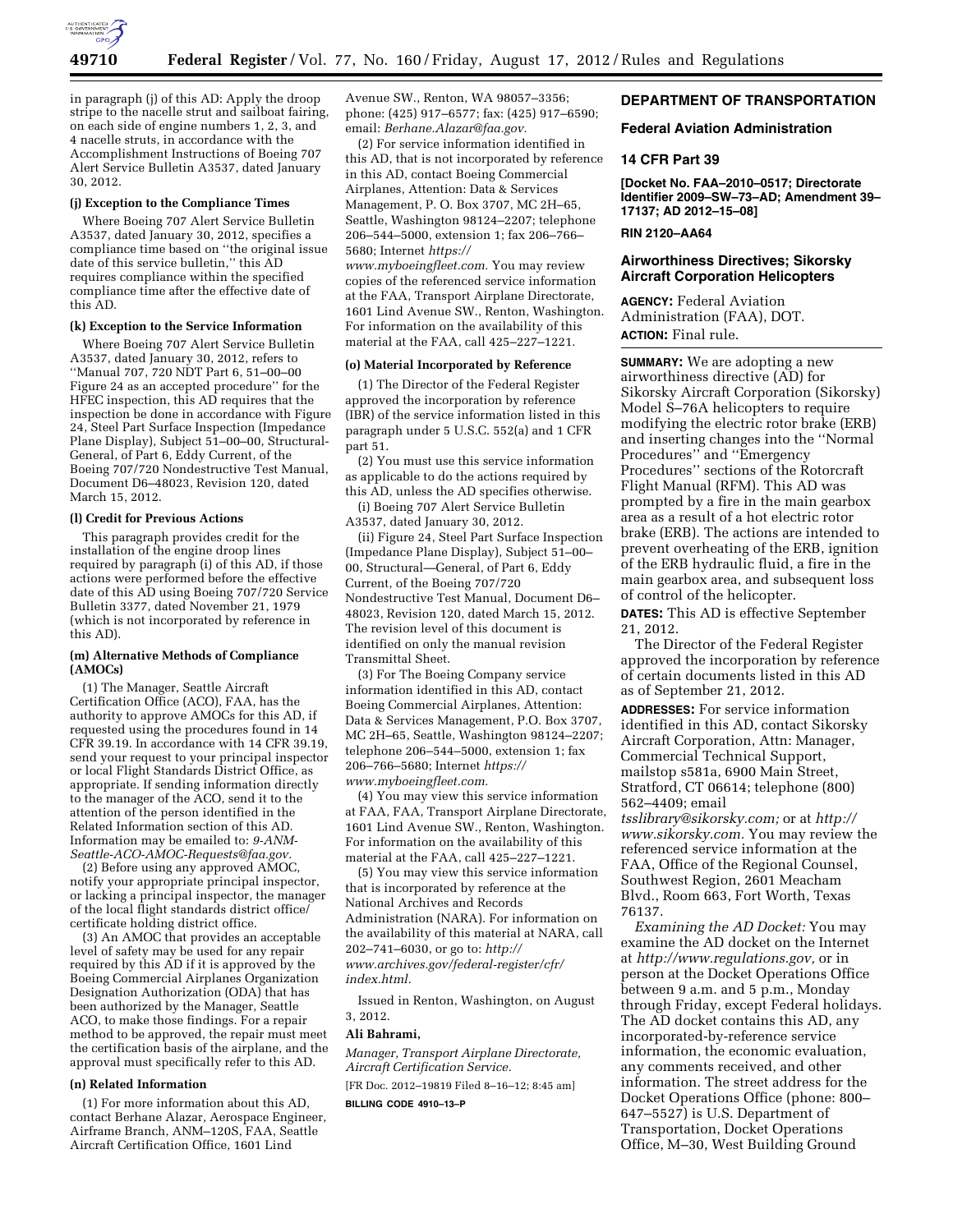Floor, Room W12–140, 1200 New Jersey Avenue SE., Washington, DC 20590.

**FOR FURTHER INFORMATION CONTACT:**  Caspar Wang, Aviation Safety Engineer, Boston Aircraft Certification Office, Engine & Propeller Directorate, 12 New England Executive Park, Burlington, MA 01803; telephone (781) 238–7799; email *[caspar.wang@faa.gov.](mailto:caspar.wang@faa.gov)* 

# **SUPPLEMENTARY INFORMATION:**

#### **Discussion**

A number of service documents and ADs have been issued relating to the ERB on this and similar model helicopters. AD 82–17–03, issued July 30, 1982 (47 FR 35469, August 16, 1982), requires a puck-to-disc inspection of rotor brake, P/N 76363– 09101–101, and modification of the ERB system including, among other modifications, installation of a warning relay by following Sikorsky Customer Service Bulletin No. 76–66–10B, Revision 2, dated November 25, 1981 (pages 1 and 9 through 13 of the service bulletin are dated November 25, 1981 and pages 2 through 8 are dated July 30, 1981). AD 2003–04–15, issued February 14, 2003 (68 FR 8994, February 27, 2003), requires inspecting certain rotor brake discs for cracks that resulted from improper heat treating of the disc.

On October 26, 2011, at 76 FR 66205, the **Federal Register** published our notice of proposed rulemaking (NPRM), which proposed to amend 14 CFR part 39 to include an AD that would apply to Sikorsky Model S–76A helicopters with a different part-numbered ERB, part number (P/N) 76363–09100–012, installed. That NPRM proposed to require, within 120 days, modifying the ERB by installing and operationally testing the parts contained in an ERB warning relay kit (P/N 76070–55023– 011), an ERB circuit modification kit (P/N 76070–55033–012), and an ERB modification kit (P/N 76070–55207– 011). That NPRM was prompted by a reported incident of a fire occurring in an ERB installed on a Model S–76A helicopter in Brazil. The proposed requirements were intended to prevent overheating of the ERB assembly, ignition of the ERB hydraulic fluid, fire in the main gearbox area, and subsequent loss of control of the helicopter.

## **Related Service Information**

We have reviewed the following documents from Sikorsky:

• Customer Service Bulletin No. 76– 66–10B, Revision 2, dated November 25, 1981 (pages 1 and 9 through 13 of the service bulletin are dated November 25, 1981 and pages 2 through 8 are dated

July 30, 1981), which specifies installing an ERB warning relay kit;

• Customer Service Notice No. 76– 113, dated June 1, 1983, which specifies installing an ERB circuit breaker and modification kit;

• Alert Service Bulletin No. 76–66– 48B, Revision B, dated July 8, 2009, which specifies a one-time installation of an ERB modification kit containing two other kits and several modifications; and

• RFM Supplement No. 41, Part 1, approved September 6, 2005, which revises the information in the basic RFM normal and emergency procedures sections when the ERB system is modified.

## **Comments**

We gave the public the opportunity to participate in developing this AD, but we did not receive any comments on the NPRM.

## **FAA's Determination**

We have reviewed the relevant information and determined that an unsafe condition exists and is likely to exist or develop on other products of the same type design and that air safety and the public interest require adopting the AD requirements as proposed, except for editorial changes. These editorial changes are consistent with the intent of the proposals and will not increase the economic burden on any operator nor increase the scope of the AD.

### **Costs of Compliance**

We estimate that this AD will affect 180 helicopters of U.S. Registry. We estimate that operators may incur the following costs in order to comply with this AD. It will take about 38 workhours per helicopter to perform the modifications and operational tests at an average labor rate of \$85 per work-hour. Required parts will cost \$13,300 per helicopter. Based on these figures, we estimate the total cost impact of the AD on U.S. operators to be \$2,975,400 for the fleet.

### **Authority for This Rulemaking**

Title 49 of the United States Code specifies the FAA's authority to issue rules on aviation safety. Subtitle I, section 106, describes the authority of the FAA Administrator. Subtitle VII: Aviation Programs, describes in more detail the scope of the Agency's authority.

We are issuing this rulemaking under the authority described in Subtitle VII, Part A, Subpart III, Section 44701: ''General requirements.'' Under that section, Congress charges the FAA with promoting safe flight of civil aircraft in

air commerce by prescribing regulations for practices, methods, and procedures the Administrator finds necessary for safety in air commerce. This regulation is within the scope of that authority because it addresses an unsafe condition that is likely to exist or develop on products identified in this rulemaking action.

### **Regulatory Findings**

This AD will not have federalism implications under Executive Order 13132. This AD will not have a substantial direct effect on the States, on the relationship between the national government and the States, or on the distribution of power and responsibilities among the various levels of government.

For the reasons discussed above, I certify that this AD:

(1) Is not a ''significant regulatory action'' under Executive Order 12866;

(2) Is not a ''significant rule'' under DOT Regulatory Policies and Procedures (44 FR 11034, February 26, 1979);

(3) Will not affect intrastate aviation in Alaska to the extent that it justifies making a regulatory distinction; and

(4) Will not have a significant economic impact, positive or negative, on a substantial number of small entities under the criteria of the Regulatory Flexibility Act.

We prepared an economic evaluation of the estimated costs to comply with this AD and placed it in the AD docket.

## **List of Subjects in 14 CFR Part 39**

Air transportation, Aircraft, Aviation safety, Incorporation by reference, Safety.

#### **Adoption of the Amendment**

Accordingly, under the authority delegated to me by the Administrator, the FAA amends 14 CFR part 39 as follows:

# **PART 39—AIRWORTHINESS DIRECTIVES**

■ 1. The authority citation for part 39 continues to read as follows:

**Authority:** 49 U.S.C. 106(g), 40113, 44701.

#### **§ 39.13 [Amended]**

■ 2. The FAA amends § 39.13 by adding the following new Airworthiness Directive (AD):

**2012–15–08 Sikorsky Aircraft Corporation (Sikorsky):** Amendment 39–17137; Docket No. FAA–2010–0517; Directorate Identifier 2009–SW–73–AD.

#### **(a) Applicability**

This AD applies to Model S–76A helicopters, with an electric rotor brake